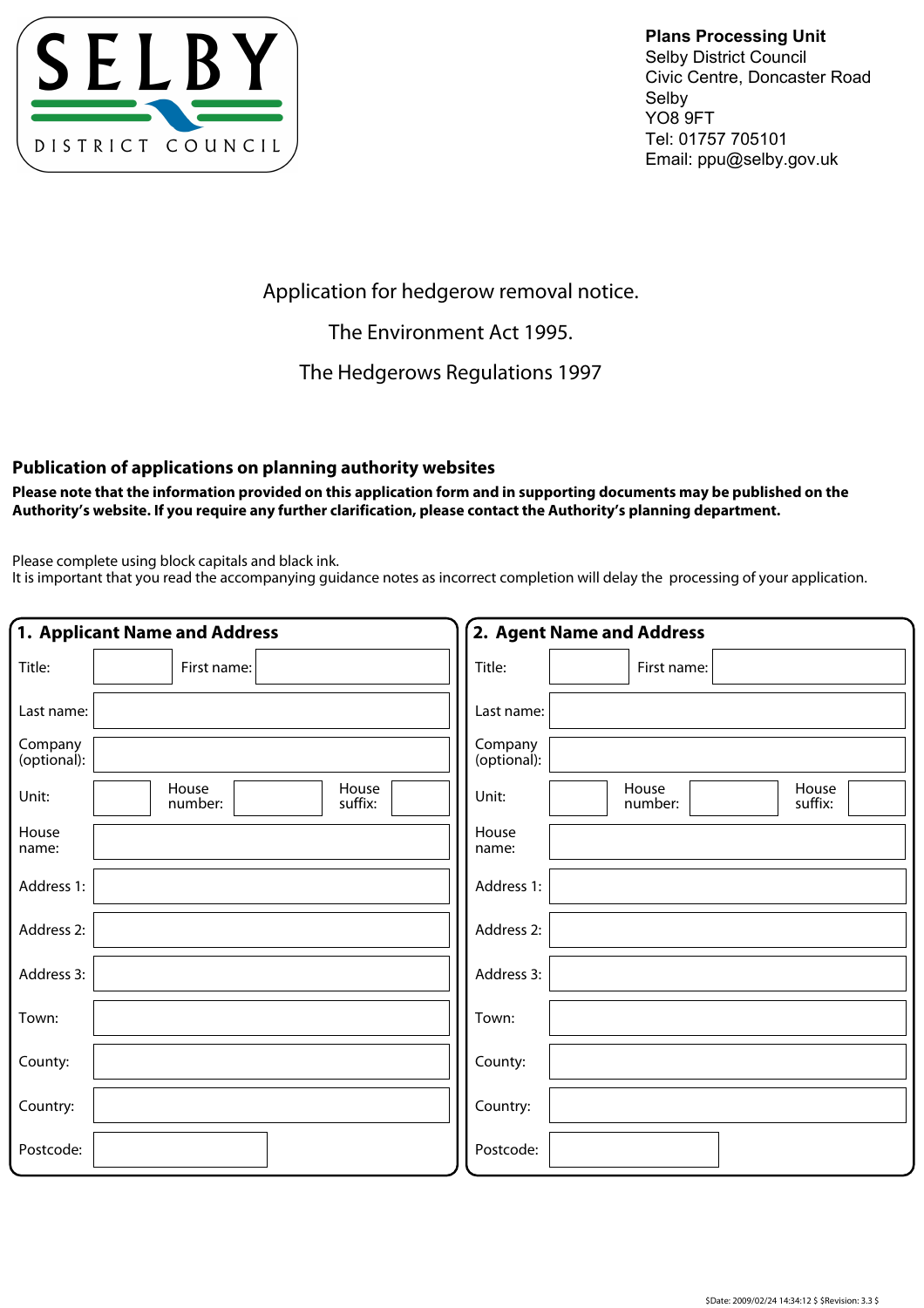| 3. Site Address Details                                                                                                             |                                                                                                                                       |  |  |  |
|-------------------------------------------------------------------------------------------------------------------------------------|---------------------------------------------------------------------------------------------------------------------------------------|--|--|--|
|                                                                                                                                     | <b>4. Pre-application Advice</b>                                                                                                      |  |  |  |
| Please provide the full postal address of the application site.                                                                     | Has assistance or prior advice been sought from the local<br>authority about this application?                                        |  |  |  |
| House<br>House<br>Unit:<br>suffix:<br>number:                                                                                       | Yes<br>No                                                                                                                             |  |  |  |
| House<br>name:                                                                                                                      | If Yes, please complete the following information about the advice<br>you were given. (This will help the authority to deal with this |  |  |  |
| Address 1:                                                                                                                          | application more efficiently).<br>Please tick if the full contact details are not                                                     |  |  |  |
| Address 2:                                                                                                                          | known, and then complete as much as possible:                                                                                         |  |  |  |
| Address 3:                                                                                                                          | Officer name:                                                                                                                         |  |  |  |
| Town:                                                                                                                               | Reference:                                                                                                                            |  |  |  |
| County:                                                                                                                             |                                                                                                                                       |  |  |  |
| Postcode<br>(optional):                                                                                                             | Date (DD/MM/YYYY):                                                                                                                    |  |  |  |
| Description of location or a grid reference.<br>(must be completed if postcode is not known):                                       | (must be pre-application submission)                                                                                                  |  |  |  |
| Easting:<br>Northing:                                                                                                               | Details of pre-application advice received?                                                                                           |  |  |  |
| Description:                                                                                                                        |                                                                                                                                       |  |  |  |
|                                                                                                                                     |                                                                                                                                       |  |  |  |
|                                                                                                                                     |                                                                                                                                       |  |  |  |
|                                                                                                                                     |                                                                                                                                       |  |  |  |
|                                                                                                                                     |                                                                                                                                       |  |  |  |
|                                                                                                                                     |                                                                                                                                       |  |  |  |
|                                                                                                                                     |                                                                                                                                       |  |  |  |
| 5. Hedgerow Removal Notice                                                                                                          |                                                                                                                                       |  |  |  |
|                                                                                                                                     |                                                                                                                                       |  |  |  |
| Please state the reasons for the proposed removal of hedgerow(s):                                                                   |                                                                                                                                       |  |  |  |
|                                                                                                                                     |                                                                                                                                       |  |  |  |
|                                                                                                                                     |                                                                                                                                       |  |  |  |
|                                                                                                                                     |                                                                                                                                       |  |  |  |
| Please state the reference number of the plan(s) to be submitted with this application showing the stretch(es) of hedgerow(s) to be |                                                                                                                                       |  |  |  |
| removed:                                                                                                                            |                                                                                                                                       |  |  |  |
|                                                                                                                                     |                                                                                                                                       |  |  |  |
| 1.                                                                                                                                  | 5.                                                                                                                                    |  |  |  |
|                                                                                                                                     |                                                                                                                                       |  |  |  |
| 2.                                                                                                                                  | 6.                                                                                                                                    |  |  |  |
|                                                                                                                                     |                                                                                                                                       |  |  |  |
| 3.                                                                                                                                  | 7.                                                                                                                                    |  |  |  |
|                                                                                                                                     |                                                                                                                                       |  |  |  |
| 4.                                                                                                                                  | 8.                                                                                                                                    |  |  |  |
| Please confirm the length of the hedgerow to be removed:                                                                            |                                                                                                                                       |  |  |  |
|                                                                                                                                     |                                                                                                                                       |  |  |  |
| Please state if the hedgerow to be removed is less than 30 years old:                                                               | Yes<br>No                                                                                                                             |  |  |  |
| Yes<br> No<br>If Yes, is evidence of the date of planting attached:                                                                 |                                                                                                                                       |  |  |  |
| Please answer the following questions (one must be answered 'Yes'):                                                                 |                                                                                                                                       |  |  |  |
| I am/we are the owner(s) of the freehold of the land concerned:<br>No<br>Yes                                                        |                                                                                                                                       |  |  |  |
| OR                                                                                                                                  |                                                                                                                                       |  |  |  |
| I am/we are the tenant(s) of the agricultural holding concerned:<br>OR                                                              | Yes<br>No                                                                                                                             |  |  |  |
| I am/we are the tenant(s) under the farm business tenancy concerned:                                                                |                                                                                                                                       |  |  |  |
| OR                                                                                                                                  | No<br>Yes                                                                                                                             |  |  |  |
| I am/act for the utility operator concerned:                                                                                        | No<br>Yes                                                                                                                             |  |  |  |

\$Date: 2009/02/24 14:34:12 \$ \$Revision: 3.3 \$